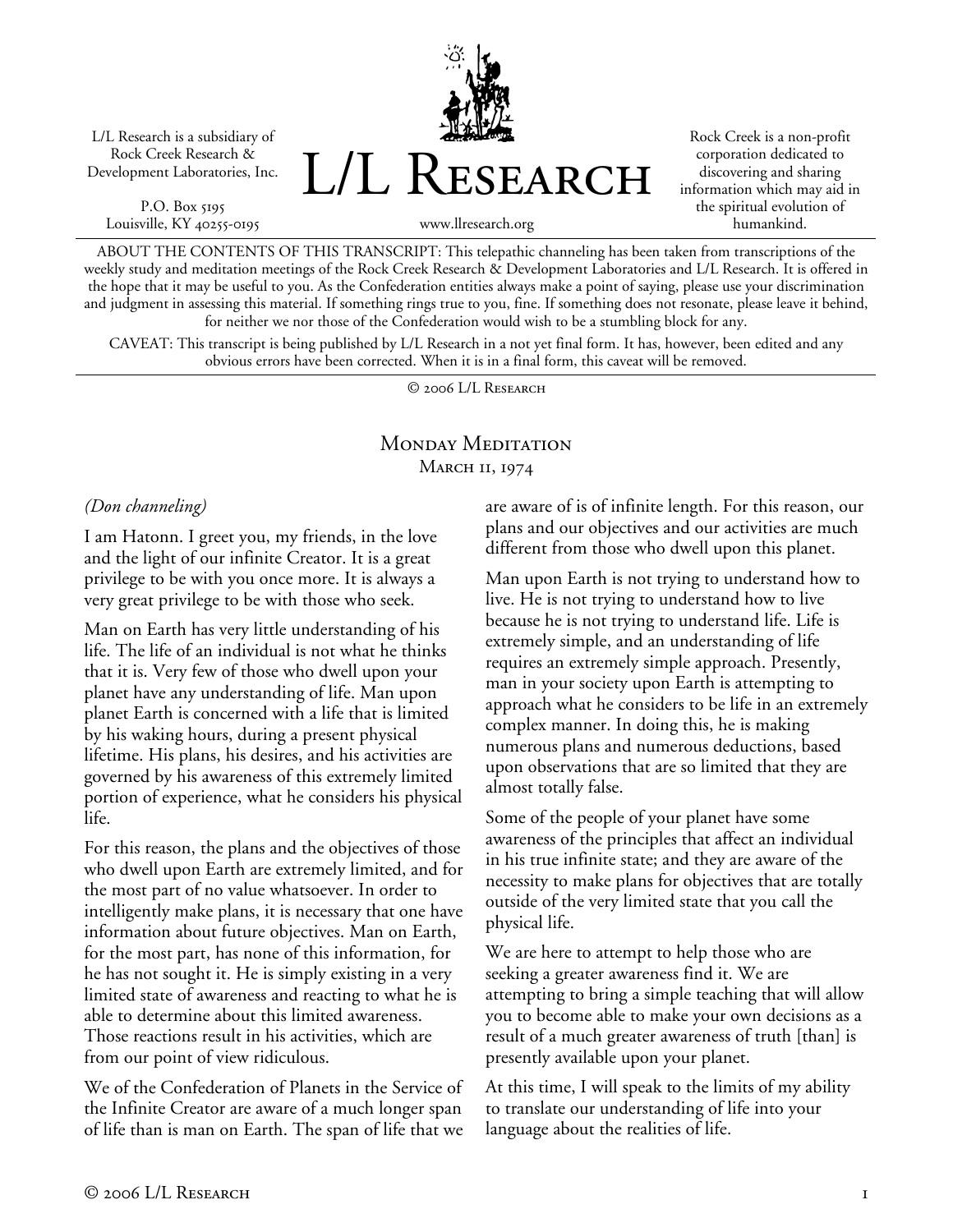Life is composed of two materials. One of them is what you might call consciousness. The other is light. But, my friends, consciousness is love and light is its physical manifestation. All that you are able to experience in the way of a physical universe is composed of one ingredient. This ingredient we will call light, since this word is closest to what we wish to express, and it is the only word that we have available in your language to express the basic building block of our Creator.

Originally, the Creator expressed a desire. This desire was expressed in a state of consciousness that is best described in your language using the word, love. The Creator, then, expressing desire through love, caused the creation of all matter. He caused the creation of light. This light was then formed in its infinite configurations in the infinite universe to produce all of the forms that are experienced. All of these forms, then, are molded or generated through the expression of consciousness that is love. They are composed of a fabric that is light. For this reason we greet you each evening with the statement, "in His love and His light." For this, then, encompasses all that there is: the consciousness that creates, and the fabric that is love and light.

The love that produces the configuration of light occurs in what we term various vibrations—or, using a word in your language that is not sufficient but somewhat descriptive, "frequency"—love occurs, then, in various vibrations or frequencies. These vibrations or frequencies are the result of free will. When the Creator produced this original concept the concept included the gift of freedom of choice to all of the parts that He created. Those parts are then totally free to change the original Thought. In doing so, they change what you understand to be the vibration of some portion of the original Thought.

Each of you here this evening has a vibration. This vibration is yours, and you have control over it. Your freedom of choice has created the love that manifests the light that is the fabric molded into your physical form.

This in the simplest analysis of all created forms of all of the creation. Each part of it is able to utilize its own consciousness, through the principle of freedom of choice, to vary or change the original Vibration. The creation, therefore, continues to be selfgenerating, in an infinite variety. This was provided for in the original Thought of the Creator. It was

provided that He might generate in an infinite way, in an infinite number of forms.

Through this use of freedom of choice, man upon planet Earth has generated many forms. Some of these forms were never envisioned by the Creator with the original Thought. However, they were allowed for, due to the principle of freedom of choice.

This is perhaps the most important principle in this creation: that each of the Creator's parts be able, throughout eternity, to select for themselves what they desire. In experimenting with this desire there have in some instances become a slight problem in straying away from thoughts and desires that would be most beneficial. In experimenting with these desires, none of the created parts have lost contact with the original desire. This has occurred in many places in this creation.

We are here at present to communicate to those who desire to find their way back to the original Thought information leading those who desire the path back along the path to the original Thought. It is necessary that we an act in such a way so as to lead only those who desire this pathway along it, therefore not violating the important principle of total freedom of choice.

As I was saying previously, each of you, as do all parts of this creation, have a particular vibration or frequency. This vibration or frequency is the only important part of your being, since it is an index of your consciousness with respect to the original Thought.

When an individual is aware of life in its infinite sense he is also aware of the benefits of matching this vibration with the vibration of the original Thought. It is our effort to match our vibration with that of the original Thought. This in the reason that we of the Confederation of Planets in the Service of the Infinite Creator are here now, for this service that we perform is a service that would be in harmony with the original Thought. This then produces in within us a vibration more harmonious to the original Thought.

We are attempting to give instructions to those of the planet Earth who would seek the instructions how to produce within themselves the vibration that is more harmonious with the original Thought. This, as I have stated before, was demonstrated upon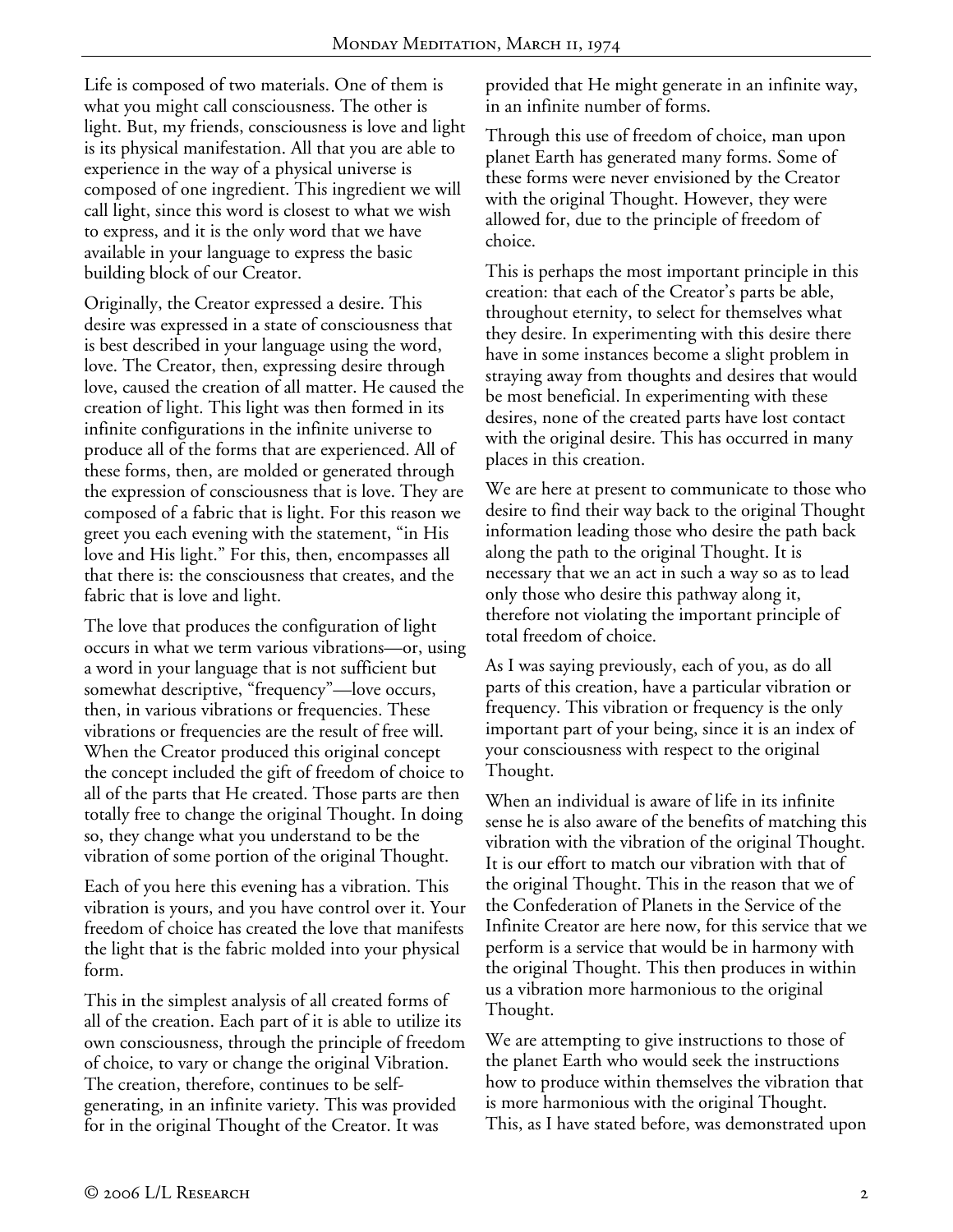your planet many times before by teachers. The last one of whom you are familiar was the one known to you as Jesus. He attempted to demonstrate by his activities his thinking. His thinking was in harmony, much more than those about him, with the original Thought. His vibration was, therefore, much more in harmony with the original Vibration.

For this reason he was able to work what were called miracles. However, the original Thought was that all of the parts of the consciousness that were of the original Thought should be able to generate by thought and consciousness what would be desired. The man known as Jesus desired, and therefore created, since the vibration which he generated was in harmony with the vibration which the Creator used to form the creation.

It in only necessary, then, that an individual become in harmony with the vibration that formed the creation in order for him to act within the creation as did the Creator, and as does the Creator. This was demonstrated to you by the one known to you as Jesus. Not only did he demonstrate what could be done in a very small way, but also how to think in order to do this. Unfortunately, man upon planet Earth has misinterpreted the meaning of this man's life.

At this time we wish to point out the true meaning of this man's life. It was desired that those who were aware of his thinking and his activities then follow the example, and as he did, become more in unison and in a harmonious vibration with the thought of their Creator.

We are here to bring you information and to impress upon you in a nonintellectual way during meditation the idea that [it] is necessary for you to increase the vibratory rate of your real being so that it is harmonious with the original Thought of our Creator. Our teachings will be simple, as were the teachings of the one known to you as Jesus. It is only necessary that you attempt to understand these teachings. Understand them in depth. Understanding in depth can be done only through meditation.

And then, once these teachings are understood, it will be necessary that they be applied and that the individual so desiring to apply them demonstrate in his daily activities and in his daily thinking the concept that was the original Thought, the concept that we have spoken to you as being love. We have

used this word, as I have said, because it is as close as we can come, using language, to the original Thought. However, this word is miniature compared to the original Thought. This original Thought can't be obtained in your intellect, only to a very small degree. It must be obtained in your total being, through the process of meditation.

Once this is done, and once your activities and thinking reflect this thought, your vibration will increase. At this time you will find the kingdom that has to understand simplicity. It is more to the nature of this illusion here manifesting on the surface of your planet to have a complicated and carefully controlled series of tests to perform, in order to reach a goal.

But, my friends, truth is in the opposite direction of this. As we have said earlier tonight, meditation brings to you this realization in a non-intellectual manner. But to arise from your meditation, my friends, and to demonstrate the truth that you have learned is indeed a challenge to your [spirits].

For how does one demonstrate the absolutely simple? Picture if you will, my friends, a prison, deep in the ground. There is old metal, and many rusty keys. And inside the old metal cells in this dungeon, deep underground, there are many, many ghosts, that can barely be seen. And yet they are trapped.

My friends, you are holding yourselves prisoner. Meditation allies you with the truth of freedom, with the truth of infinity. Unlock your own spirits from these dungeons by simply realizing that each intellectual thought process is a mere shade, only a ghost, and cannot harm, hurt or cause you pain. As these shades disappear, you rise from this earthly, rusty frame of mind and you are aware of perhaps a feeling of parting that was even painful, for it is difficult to let those things that trouble you go. And yet, my friends, once you are up in the sunlight, and the sun is warming you, and you can lift yourself to the infinite grace and listen for the waters of truth, you have found an avenue from meditation to demonstration.

At [those] times, my friends, that the illusion presses most strongly upon you, and in your desire for spiritual growth you ask what is the truth of this, my friends, ask yourself, "Does this problem have to do with my spiritual growth?" And, "Does it have to do with a service to aid another in spiritual growth?" My friends, if the answer is "yes," this problem is in